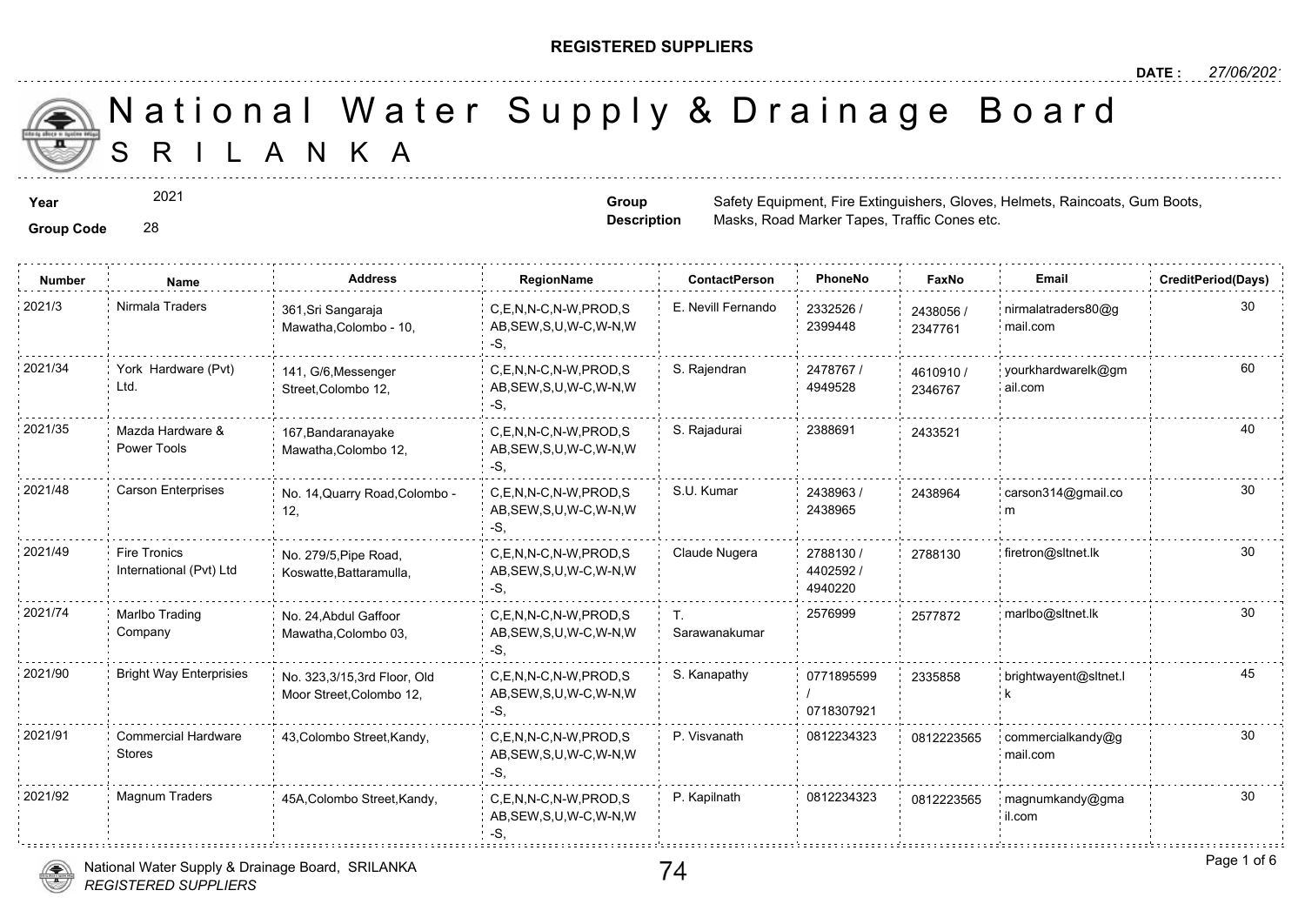

2021

**Group Description**

**Year** Safety Equipment, Fire Extinguishers, Safety Equipment, Fire Extinguishers, Raincoats, Raincoats, Gum Boots, Gum Boots, Gum Boots, Gum Boots, Gum Boots, Gum Boots, Gum Boots, Gum Boots, Gum Boots, Gum Boots, Gum Boo Masks, Road Marker Tapes, Traffic Co

**Group Code** 28

| <b>Number</b> | Name                               | <b>Address</b>                                     | <b>RegionName</b>                                            | <b>ContactPerson</b> | PhoneNo                           | Faxl   |
|---------------|------------------------------------|----------------------------------------------------|--------------------------------------------------------------|----------------------|-----------------------------------|--------|
| 2021/97       | Wasanaa Impex                      | 30,2nd Floor, Abdul Jabbar<br>Mawatha, Colombo 12, | C.E.N.N-C.N-W.PROD.S<br>AB, SEW, S, U, W-C, W-N, W<br>-S.    | S. Vijayakumar       | 2433944 /<br>0712124450           | 242294 |
| 2021/102      | <b>Marshal Trading</b><br>Company  | No. 232, Old Moor<br>Street, Colombo 12,           | C,E,N,N-C,N-W,PROD,S<br>AB, SEW, S, U, W-C, W-N, W<br>-S,    | DAJ Sydney           | 2343452                           | 233325 |
| 2021/113      | Apogee International<br>(Pvt) Ltd. | No. 99/6, Rosmead<br>Place, Colombo 07,            | C.E.N.N-C.N-W.PROD.S<br>AB, SEW, S, U, W-C, W-N, W<br>-S,    | S. Sarasinghe        | 2699699                           | 269504 |
| 2021/114      | Monara Steel Centre                | No.333-2/18, Old Moor<br>Street, Colombo 12,       | C.E.N.N-C.N-W.PROD.S<br>AB, SEW, S, U, W-C, W-N, W<br>-S.    | S. Shivakumar        | 2470738 /<br>2470739 /<br>2390882 | 232010 |
| 2021/118      | Vextop Holdings (Pvt)<br>Ltd       | No. 12, Kandy Road,<br>Wedamulla, Kelaniya,        | C,E,N,N-C,N-W,PROD,S<br>AB, SEW, S, U, W-C, W-N, W<br>-S.    | R.L.R. Chamira       | 3602157 /<br>0770709144           | 299149 |
| 2021/159      | <b>Fentons Limited</b>             | No. 180, Deans Road, Colombo<br>10,                | C,E,N,N-C,N-W,PROD,S<br>AB, SEW, S, U, W-C, W-N, W<br>-S,    | NMShiraz             | 2448518                           | 070258 |
| 2021/182      | Wino Trading (Pvt) Ltd.            | No.314 - 2/1, Old Moor<br>Street, Colombo 12,      | C.E.N.N-C.N-W.PROD.S<br>AB, SEW, S, U, W-C, W-N, W<br>$-S.$  | virosh               | 0714727427<br>0716024090          |        |
| 2021/185      | New Lanka Steel Centre             | No. 12, Colombo Street, Kandy,                     | C,E,N,N-C,N-W,PROD,S<br>AB, SEW, S, U, W-C, W-N, W<br>-S.    | <b>MJM Razeek</b>    | 0812224285<br>0775220615          | 081220 |
| 2021/186      | Cenmetrix (Pvt) Ltd.               | 38, Fife Road, Colombo 05,                         | C.E.N.N-C.N-W.PROD.S<br>AB, SEW, S, U, W-C, W-N, W<br>$-S$ . | Faizal               | 2508805                           | 250554 |
| 2021/204      | Eastern Trading<br>Company         | 273, Old Moor Street, Colombo -<br>12,             | C,E,N,N-C,N-W,PROD,S<br>AB, SEW, S, U, W-C, W-N, W<br>-S,    | K. Gopal / S. Sivaji | 2431544 /<br>2447290 /<br>2333644 | 244729 |

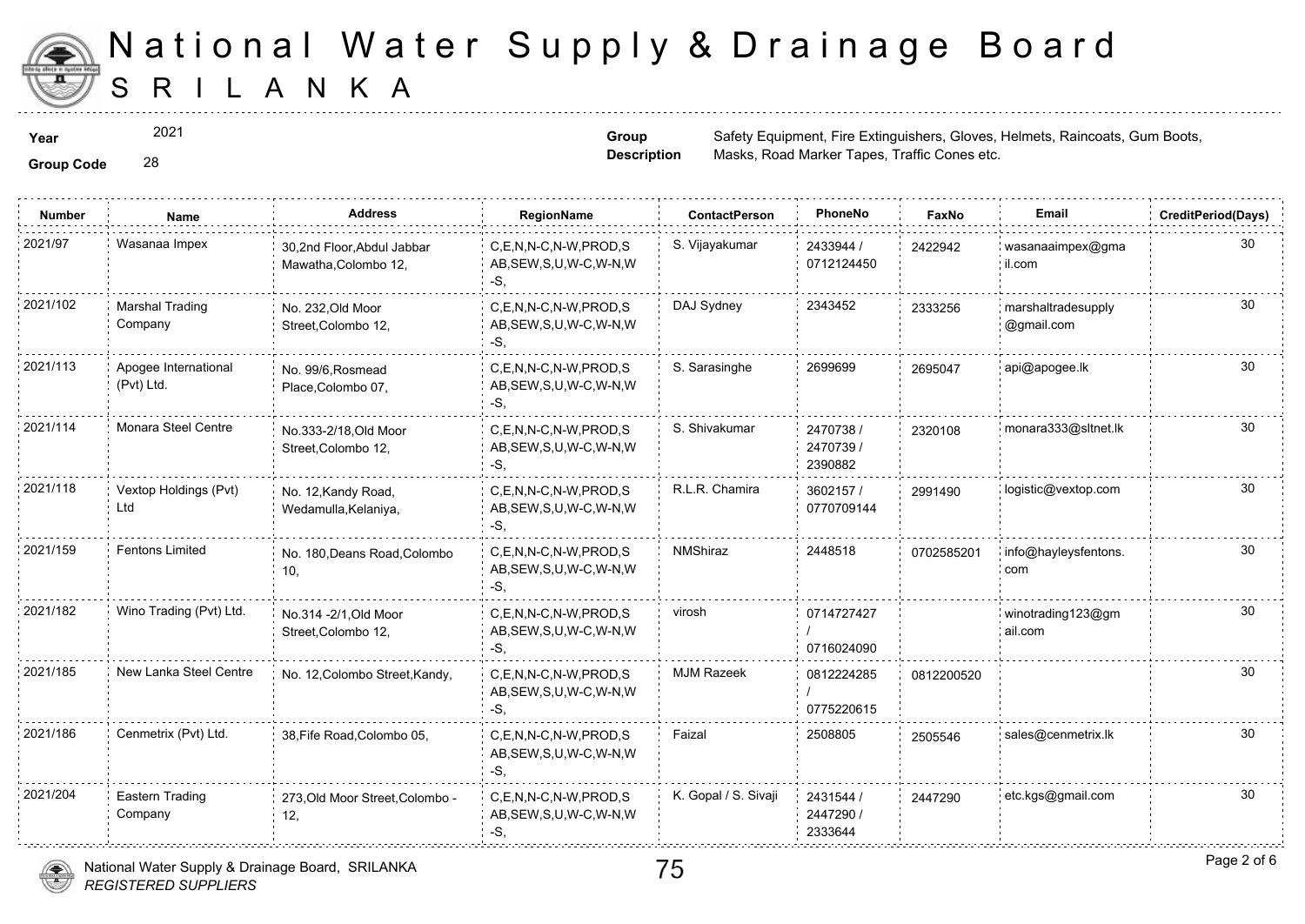

2021

**Group Code** 28

**Group Description**

**Year** Safety Equipment, Fire Extinguishers, Safety Equipment, Fire Extinguishers, Raincoats, Raincoats, Gum Boots, Gum Boots, Gum Boots, Gum Boots, Gum Boots, Gum Boots, Gum Boots, Gum Boots, Gum Boots, Gum Boots, Gum Boo Masks, Road Marker Tapes, Traffic Co

| <b>Group Code</b> |  |
|-------------------|--|

| <b>Number</b> | Name                                       | <b>Address</b>                                       | <b>RegionName</b>                                            | <b>ContactPerson</b> | PhoneNo                                       | Faxl   |
|---------------|--------------------------------------------|------------------------------------------------------|--------------------------------------------------------------|----------------------|-----------------------------------------------|--------|
| 2021/225      | <b>VISVAMS</b>                             | 96, Lower Street, Badulla,                           | C,E,N,N-C,N-W,PROD,S<br>AB, SEW, S, U, W-C, W-N, W<br>-S,    | K.V.<br>YOGESWARAN   | 0552232445<br>0554928972                      | 055222 |
| 2021/231      | Jayalath Enterprises                       | 38/3, Millagahawaththa,<br>Thihariya, Kalagedihena,  | C,E,N,N-C,N-W,PROD,S<br>AB, SEW, S, U, W-C, W-N, W<br>$-S$ , | W.A. Jayalath        | 0758959434<br>0718966546                      |        |
| 2021/251      | Ningbo Marketing                           | No. 306, Sri Sangaraja<br>Mawatha, Colombo - 10,     | C,E,N,N-C,N-W,PROD,S<br>AB, SEW, S, U, W-C, W-N, W<br>$-S$ , | K.T. Murugan         | 2445670 /<br>4384882/<br>4384909 /<br>4384880 | 245220 |
| 2021/258      | Central Agencies (Pvt)<br>Ltd              | 127, Kotugodella<br>Veediya, Kandy,                  | C,E,N,N-C,N-W,PROD,S<br>AB, SEW, S, U, W-C, W-N, W<br>-S.    | P.Shanmugam          | 0812224203                                    | 081223 |
| 2021/262      | Asean Industrial<br>Tradeways              | 307, Old Moor Street, Colombo -<br>12,               | C,E,N,N-C,N-W,PROD,S<br>AB, SEW, S, U, W-C, W-N, W<br>-S,    | S.Gowtham            | 2448332/<br>2433070 /<br>2320526              |        |
| 2021/269      | Atca Electrical (Pvt) Ltd                  | 121/B, 1st Cross<br>Street, Colombo - 11,            | C,E,N,N-C,N-W,PROD,S<br>AB, SEW, S, U, W-C, W-N, W<br>-S,    | Gajamugan            | 2332640 /<br>2440935                          |        |
| 2021/272      | Lagna Enterprises                          | No. 320,1st Floor, Old Moor<br>Street, Colombo - 12, | C,E,N,N-C,N-W,PROD,S<br>AB, SEW, S, U, W-C, W-N, W<br>-S,    | Vijay                | 2440421                                       | 244042 |
| 2021/273      | The Commercial<br>Trading Co.              | No. 126J, Mahavidyalaya<br>Mawatha, Colombo - 13,    | C,E,N,N-C,N-W,PROD,S<br>AB, SEW, S, U, W-C, W-N, W<br>-S,    | Parmeshwaren         | 2381193                                       | 238119 |
| 2021/291      | Wijesinghe Enterprises<br><b>Tool Shop</b> | No. 94, Nadun Uyana,<br>Parakandeniya, Imbulgoda,    | C.E.N.N-C.N-W.PROD.S<br>AB, SEW, S, U, W-C, W-N, W<br>-S,    |                      | 0773531484                                    |        |
|               |                                            |                                                      |                                                              |                      |                                               |        |



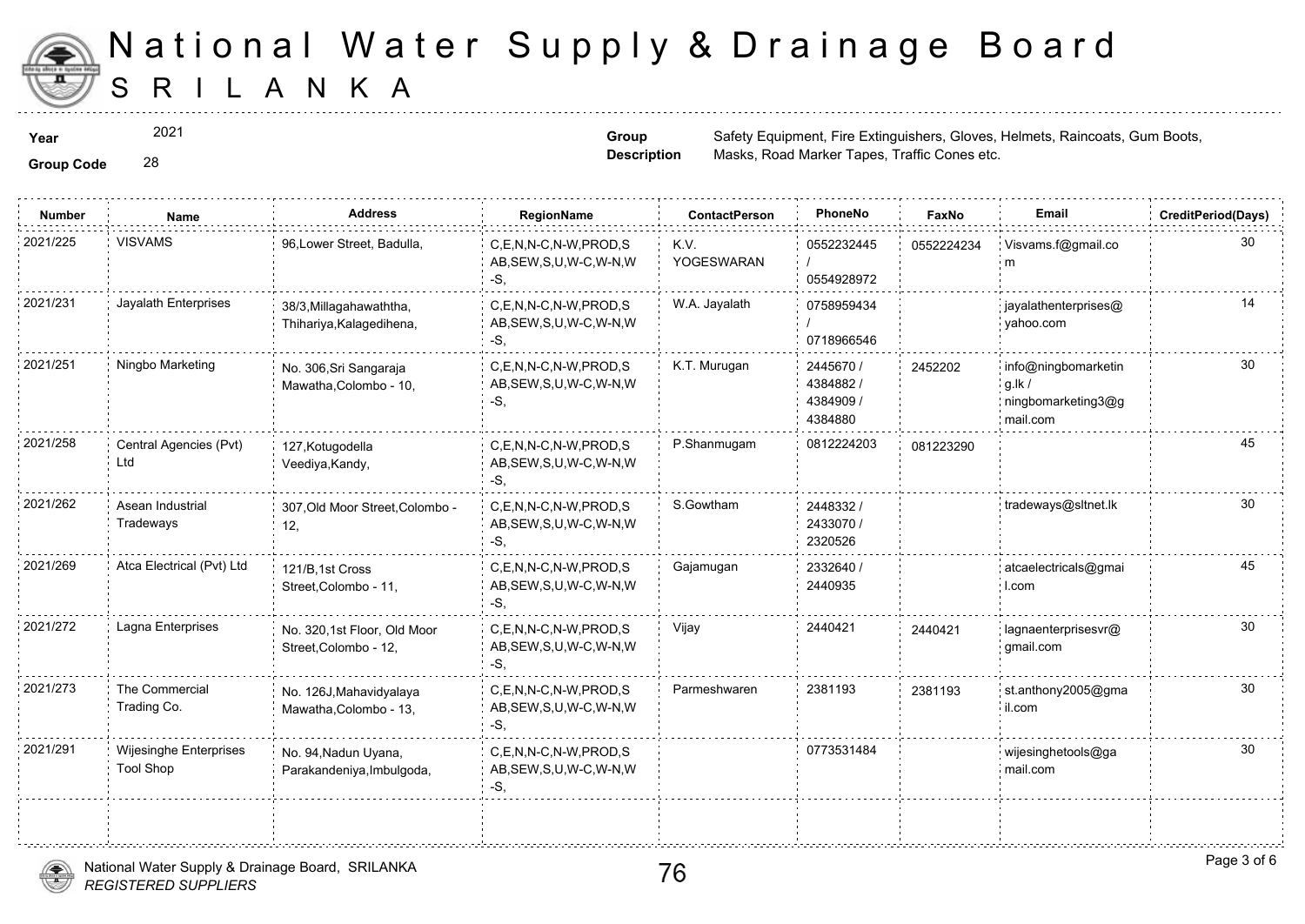

**Group Code** 28 2021

**Group Description**

**Year** Safety Equipment, Fire Extinguishers, Safety Equipment, Fire Extinguishers, Raincoats, Raincoats, Gum Boots, Gum Boots, Gum Boots, Gum Boots, Gum Boots, Gum Boots, Gum Boots, Gum Boots, Gum Boots, Gum Boots, Gum Boo Masks, Road Marker Tapes, Traffic Co

| <b>Group Code</b> |  |
|-------------------|--|
|                   |  |

| <b>Number</b> | Name                                           | <b>Address</b>                                              | RegionName                                                   | <b>ContactPerson</b>  | PhoneNo                  | Fax    |
|---------------|------------------------------------------------|-------------------------------------------------------------|--------------------------------------------------------------|-----------------------|--------------------------|--------|
| 2021/311      | Alpex Management<br>Company                    | No. 6, Waidya Place, Dehiwala,                              | C,E,N,N-C,N-W,PROD,S<br>AB, SEW, S, U, W-C, W-N, W<br>-S,    | H. Gunaweera          | 2736197 /<br>4202284     | 273619 |
| 2021/338      | <b>M&amp;E Turnkey Engineers</b><br>(Pvt) Ltd. | No. 215/D, Galle<br>Road, Ratmalana,                        | C,E,N,N-C,N-W,PROD,S<br>AB, SEW, S, U, W-C, W-N, W<br>-S,    | VC Soysa              | 2731265                  | 273126 |
| 2021/347      | Nippon Paints Lanka<br>(Pvt) Ltd.              | No. 69/A, Buthgamuwa<br>Road, Rajagiriya,                   | C.E.N.N-C.N-W.PROD.S<br>AB, SEW, S, U, W-C, W-N, W<br>-S,    | Ruwan<br>Abesekara    | 4600409 /<br>0764193743  |        |
| 2021/368      | Rotax (Pvt) Ltd.                               | No. 332, Galle Road, Colombo<br>04,                         | C,E,N,N-C,N-W,PROD,S<br>AB, SEW, S, U, W-C, W-N, W<br>-S,    | Sheran Roche          | 5574000                  | 25951  |
| 2021/370      | Ajantha Tools &<br>Machinery                   | No. 285/A`, Trincomalee<br>Street, Kandy,                   | C,E,N,N-C,N-W,PROD,S<br>AB, SEW, S, U, W-C, W-N, W<br>-S.    | E Sanjeev             | 0813149648               | 081222 |
| 2021/375      | Regal Hardwares                                | No.40, Colombo Street, Kandy,                               | C.E.N.N-C.N-W.PROD.S<br>AB, SEW, S, U, W-C, W-N, W<br>$-S$ . | P Sathasiwam<br>Pille | 0812232088               | 081222 |
| 2021/395      | DE Macs Traders                                | A9, Ground Floor, Anderson<br>Flats, Park Road, Colombo 05, | C.E.N.N-C.N-W.PROD.S<br>AB, SEW, S, U, W-C, W-N, W<br>-S,    | V Senthilprasath      | 0727962342<br>0702514575 | 071100 |
| 2021/402      | Kinotony Lanka Traders                         | No. 380 1/1, Sangaraja<br>Mawatha, Colombo 10,              | C,E,N,N-C,N-W,PROD,S<br>AB, SEW, S, U, W-C, W-N, W<br>$-S$ . | RM Hamdhaan           | 2441515/<br>0773080022   |        |
| 2021/411      | Rower International                            | 364-1/1, Old Moor<br>Street, Colombo 12,                    | C,E,N,N-C,N-W,PROD,S<br>AB, SEW, S, U, W-C, W-N, W<br>-S,    | A Aravindakumar       | 2391700 /<br>0777634321  | 239970 |
| 2021/421      | Union Hardware                                 | 278, Galle Road, Ratmalana,                                 | C.E.N.N-C.N-W.PROD.S<br>AB, SEW, S, U, W-C, W-N, W<br>-S,    | <b>ACM Mansoor</b>    | 2761100                  | 273725 |
|               |                                                |                                                             |                                                              |                       |                          |        |

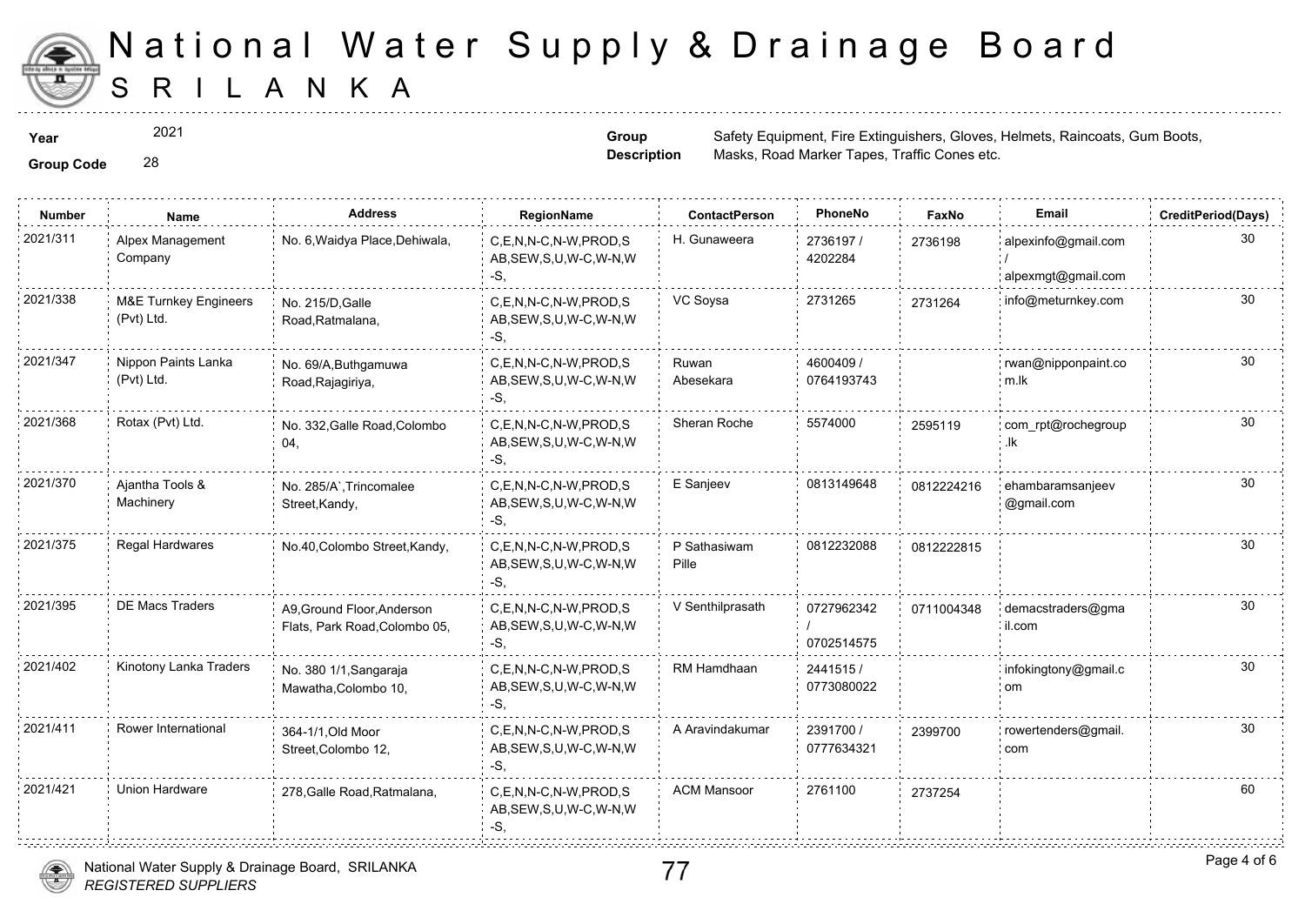

2021

**Group Code** 28

**Group Description**

**Year** Safety Equipment, Fire Extinguishers, Safety Equipment, Fire Extinguishers, Raincoats, Raincoats, Gum Boots, Gum Boots, Gum Boots, Gum Boots, Gum Boots, Gum Boots, Gum Boots, Gum Boots, Gum Boots, Gum Boots, Gum Boo Masks, Road Marker Tapes, Traffic Co

| <b>Group Code</b> |  |
|-------------------|--|

| <b>Number</b> | Name                                        | <b>Address</b>                                            | RegionName                                                   | <b>ContactPerson</b>  | PhoneNo                               | Faxl   |
|---------------|---------------------------------------------|-----------------------------------------------------------|--------------------------------------------------------------|-----------------------|---------------------------------------|--------|
| 2021/423      | Neradaz Global (Pvt)<br>Ltd.                | 43/11, H7, Pepiliyana<br>Mawatha, Kohuwala, Nugegoda      | C,E,N,N-C,N-W,PROD,S<br>AB, SEW, S, U, W-C, W-N, W<br>-S,    | Krishan<br>Tennekoon  | 2372556 /<br>0777372828               |        |
| 2021/440      | Tess (Pvt) Ltd.                             | No. 87, New Nuge<br>Road, Kelaniya,                       | C,E,N,N-C,N-W,PROD,S<br>AB, SEW, S, U, W-C, W-N, W<br>-S,    | Chaminda<br>Ratnayake | 2910859                               | 291061 |
| 2021/447      | Anika Marketing                             | No. 406, Sri Sangaraga<br>Mawatha, Colombo 10,            | C,E,N,N-C,N-W,PROD,S<br>AB, SEW, S, U, W-C, W-N, W<br>-S.    | <b>Charles Victor</b> | 2334646 /<br>0778112240               |        |
| 2021/451      | S/L State Trading (Gen)<br>Corporation Ltd. | 100.Nawam<br>Mawatha, Colombo 02,                         | C.E.N.N-C.N-W.PROD.S<br>AB, SEW, S, U, W-C, W-N, W<br>-S.    | <b>Mahesh Mendis</b>  | 2422342/4                             | 244797 |
| 2021/459      | Romesha Trading                             | No.<br>656/30-B, Gongitota, Wattala,                      | C.E.N.N-C.N-W.PROD.S<br>AB, SEW, S, U, W-C, W-N, W<br>-S,    | Oshadhi<br>Kanchanee  | 2945094 /<br>0772749447<br>0762266707 | 294509 |
| 2021/490      | Cooper International                        | No.293,1/1 First Floor, Old Moor<br>Street, Colombo 12,   | C,E,N,N-C,N-W,PROD,S<br>AB, SEW, S, U, W-C, W-N, W<br>-S.    | R Dhananjith          | 2433659 /<br>2444868                  | 233714 |
| 2021/495      | R.S. Global Traders                         | 9/1A, Vincent Perera<br>Mawatha, Colombo 14,              | C,E,N,N-C,N-W,PROD,S<br>AB, SEW, S, U, W-C, W-N, W<br>$-S$ . | K Sivanandan          | 2444357 /<br>0777350293<br>0772299876 |        |
| 2021/499      | Omaya International<br>(Pvt) Ltd.           | No. 68C/21, Parakum<br>Mawatha, Gampaha<br>Road, Yakkala, | C,E,N,N-C,N-W,PROD,S<br>AB, SEW, S, U, W-C, W-N, W<br>-S,    | Suren<br>Wijayananda  | 0332227473<br>0773426099              | 033222 |
| 2021/511      | <b>Capital Enterprise</b>                   | No. 314/2/3 , Old Moor<br>Street, Colombo 12,             | C.E.N.N-C.N-W.PROD.S<br>AB, SEW, S, U, W-C, W-N, W<br>-S.    | P<br>Sithambaranatha  | 2436718/<br>2330733                   |        |
|               |                                             |                                                           |                                                              |                       |                                       |        |